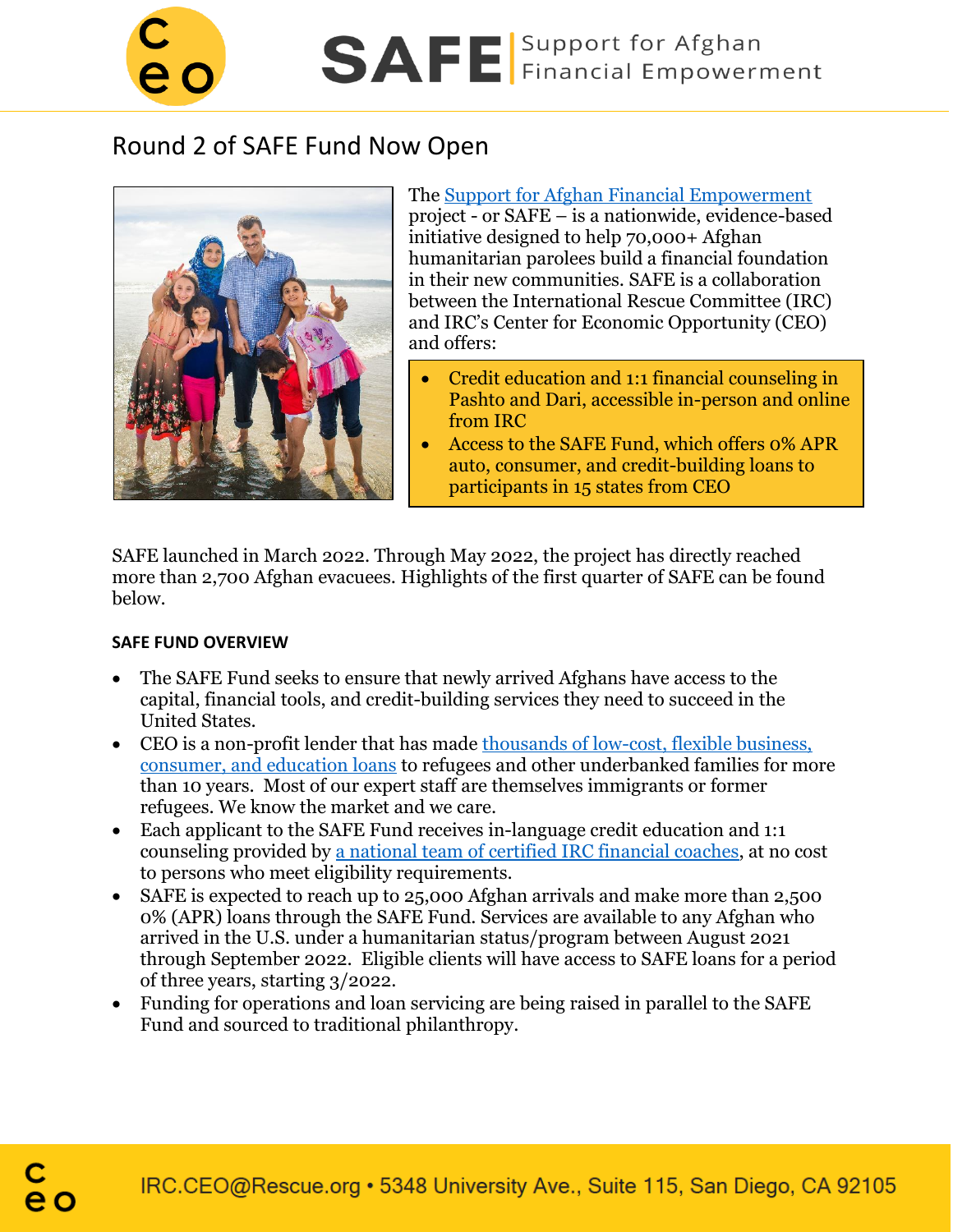

| Loan<br><b>Type</b> | Total<br>Loans | <b>Dollar</b><br>Amount | 6,344<br><b>Website visitors</b>           |
|---------------------|----------------|-------------------------|--------------------------------------------|
| Auto                | 33             | \$587,906               | 2,779<br><b>Financial workshop views</b>   |
| Personal            | 7              | \$25,120                | 450                                        |
| Credit<br>Building  | 31             | \$3,100                 | Clients receiving/awaiting coaching<br>250 |
| Total               | 66             | \$616,126               | Live financial education class attendees   |

*\*Data above from first 75 days of SAFE Fund\**

The first round of the SAFE Fund closed with \$2M in capital. CEO raised the funds at 0% from a cohort of impact investors and used them for onlending at 0% to SAFE participants.

Through May 2022, the SAFE Fund has deployed more than \$600,000 in 0% APR financing to help clients build credit, buy cars, pay for training, or help with initial expenses.

#### **NOW OPEN – SAFE FUND ROUND 2**

Due to surging demand, we're seeking commitments for Round 2 of the SAFE Fund. CEO seeks a total of \$4M in Round 2 subdivided into two segments: \$3.5M for 'core capital' and \$525k for 1 st-loss.

#### **Key Terms**

- Mechanisms: grants or recoverable grants for '1st-loss'; recoverable grants or unsecured installment loans for 'core capital'
- **Rate: 0%**
- Term: 6 years, quarterly payments starting in year 5 and spread evenly over final 8 quarters.
- Minimum commitment: \$200,000
- Closing Date: August 30, 2022
- Use of Funds: Capital raised will be used to make 0% loans directly to Afghan evacuees using CEO's established model and underwriting criteria.



• Security: The  $$525k$  1st-loss segment serves to protect investors in the 'core capital' segment. SAFE investors will not have recourse to CEO in the event of loan defaults from the SAFE Fund beyond the 15% 1st-loss.